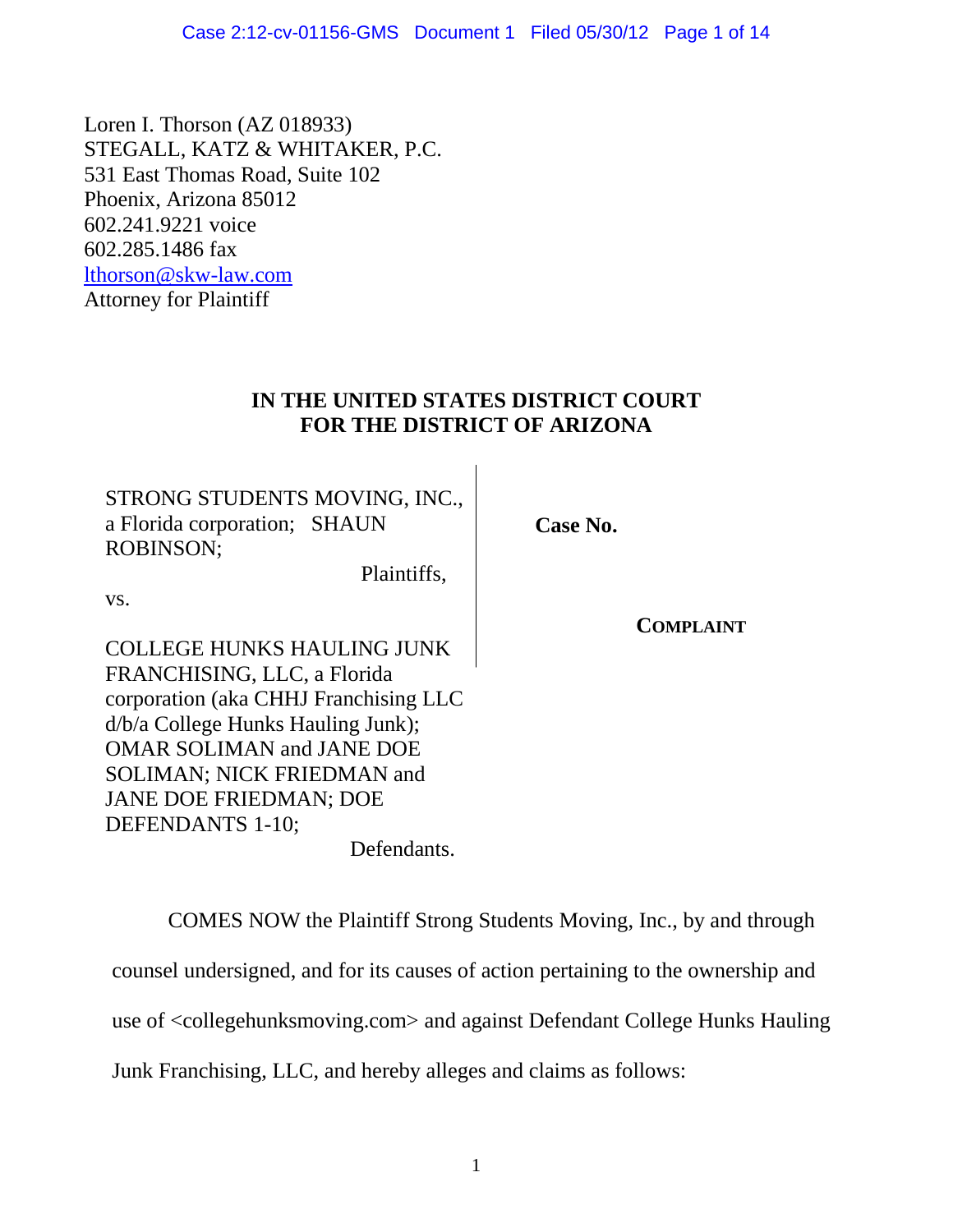#### **I. PARTIES, JURISDICTION AND VENUE**

- 1. Plaintiff Strong Students Moving, Inc. (hereinafter "SSM") is a corporation organized under the laws of the State of Florida. Plaintiff's principal, Shaun Robinson registered the internet domain <collegehunksmoving.com> on its behalf and for its use. To the extent any defect exists in Plaintiff's corporate existence, its rights and claims as described herein devolve onto Plaintiff Shaun Robinson. Plaintiffs are referred to in the singular henceforward.
- 2. Defendant College Hunks Hauling Junk Franchising, LLC ("CHHJ") is reportedly a corporation organized under the laws of the State of Florida. CHHJ represented itself as a duly formed business entity in National Arbitration Forum proceedings referenced herein. To the extent that it is a defectively formed entity, such that the business has no identity separate from its principals, OMAR SOLIMAN and NICK FRIEDMAN and their marital communities are named in the alternative as such principals. All the acts alleged against CHHJ are alleged against the individuals in that event. Defendants are referred to in the singular henceforward.
- 3. Does 1-10 are persons or entities including undisclosed principals or related entities whose identities have not been ascertained. Plaintiff will amend as the facts warrant.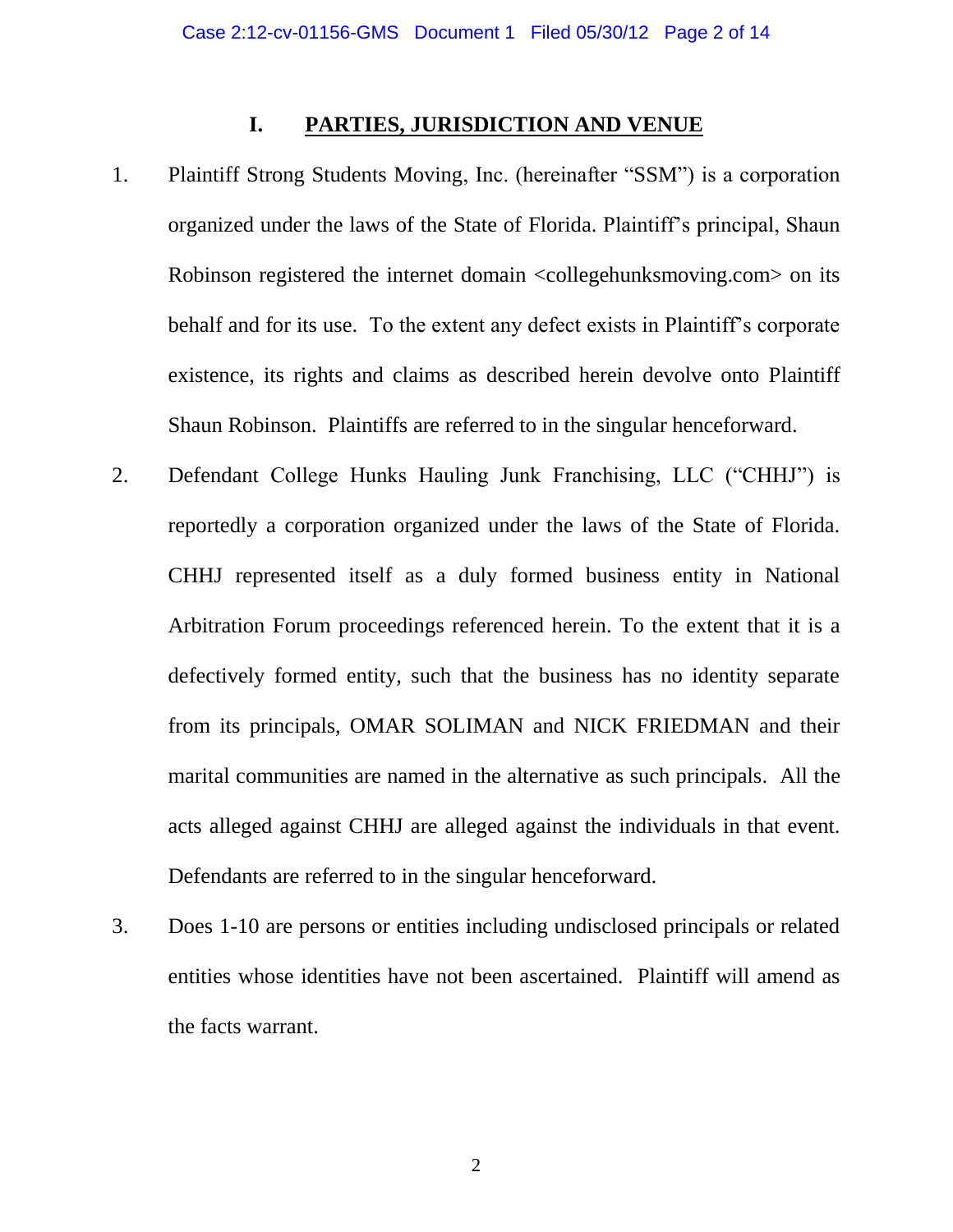- 4. Both the Defendant and Plaintiff are subject to specific *in personam* jurisdiction before the Court, having consented to jurisdiction contractually in both ¶ 4 (k) of the Uniform Domain Name Registration Policy (UDRP) annexed hereto as **Annex** E (submission to mutual jurisdiction of subsequent court proceedings) and filing before the National Arbitration Forum (NAF) annexed collectively hereto as **Annex F** at Complaint ¶ (designation of mutual jurisdiction). Defendant selected the "location of the Registrar" of the domain in dispute; the Registrar is GoDaddy,com, LLC, located in Scottsdale, Arizona.
- 5. On May 17, 2012, the National Arbitration Forum (NAF), in non-binding arbitration, issued a written decision annexed hereto as **Annex G** (the "UDRP Action") ordering that the domain <collegehunksmoving.com> (the "Disputed Domain") be transferred to the Defendant CHHJ.
- 6. This Court has jurisdiction over the subject matter of this action pursuant to 15 U.S.C. § 1121 *et seq.*, and [28 U.S.C. §§ 2201](http://web2.westlaw.com/find/default.wl?tf=-1&rs=WLW7.10&fn=_top&sv=Split&tc=-1&findtype=L&docname=28USCAS2201&db=1000546&vr=2.0&rp=%2ffind%2fdefault.wl&mt=Litigation) - [2202.](http://web2.westlaw.com/find/default.wl?tf=-1&rs=WLW7.10&fn=_top&sv=Split&tc=-1&findtype=L&docname=28USCAS2202&db=1000546&vr=2.0&rp=%2ffind%2fdefault.wl&mt=Litigation) This Court also has jurisdiction under [28 U.S.C. §§ 1331,](http://web2.westlaw.com/find/default.wl?tf=-1&rs=WLW7.10&fn=_top&sv=Split&tc=-1&findtype=L&docname=28USCAS1331&db=1000546&vr=2.0&rp=%2ffind%2fdefault.wl&mt=Litigation) and [1338\(a\);](http://web2.westlaw.com/find/default.wl?tf=-1&rs=WLW7.10&fn=_top&sv=Split&tc=-1&findtype=L&docname=28USCAS1338&db=1000546&vr=2.0&rp=%2ffind%2fdefault.wl&mt=Litigation) and under Arizona's "long arm" statute, as well as through Fed R. Civ. P.  $4(K)(1)(A)$ .
- 7. Venue in this district is proper under [28 U.S.C. §§ 1391](http://web2.westlaw.com/find/default.wl?tf=-1&rs=WLW7.10&fn=_top&sv=Split&tc=-1&findtype=L&docname=28USCAS1391&db=1000546&vr=2.0&rp=%2ffind%2fdefault.wl&mt=Litigation) and [1400\(b\),](http://web2.westlaw.com/find/default.wl?tf=-1&rs=WLW7.10&fn=_top&sv=Split&tc=-1&findtype=L&docname=28USCAS1400&db=1000546&vr=2.0&rp=%2ffind%2fdefault.wl&mt=Litigation) and under 15 U.S.C. §§ 1125.

#### **II. PRELIMINARY STATEMENT**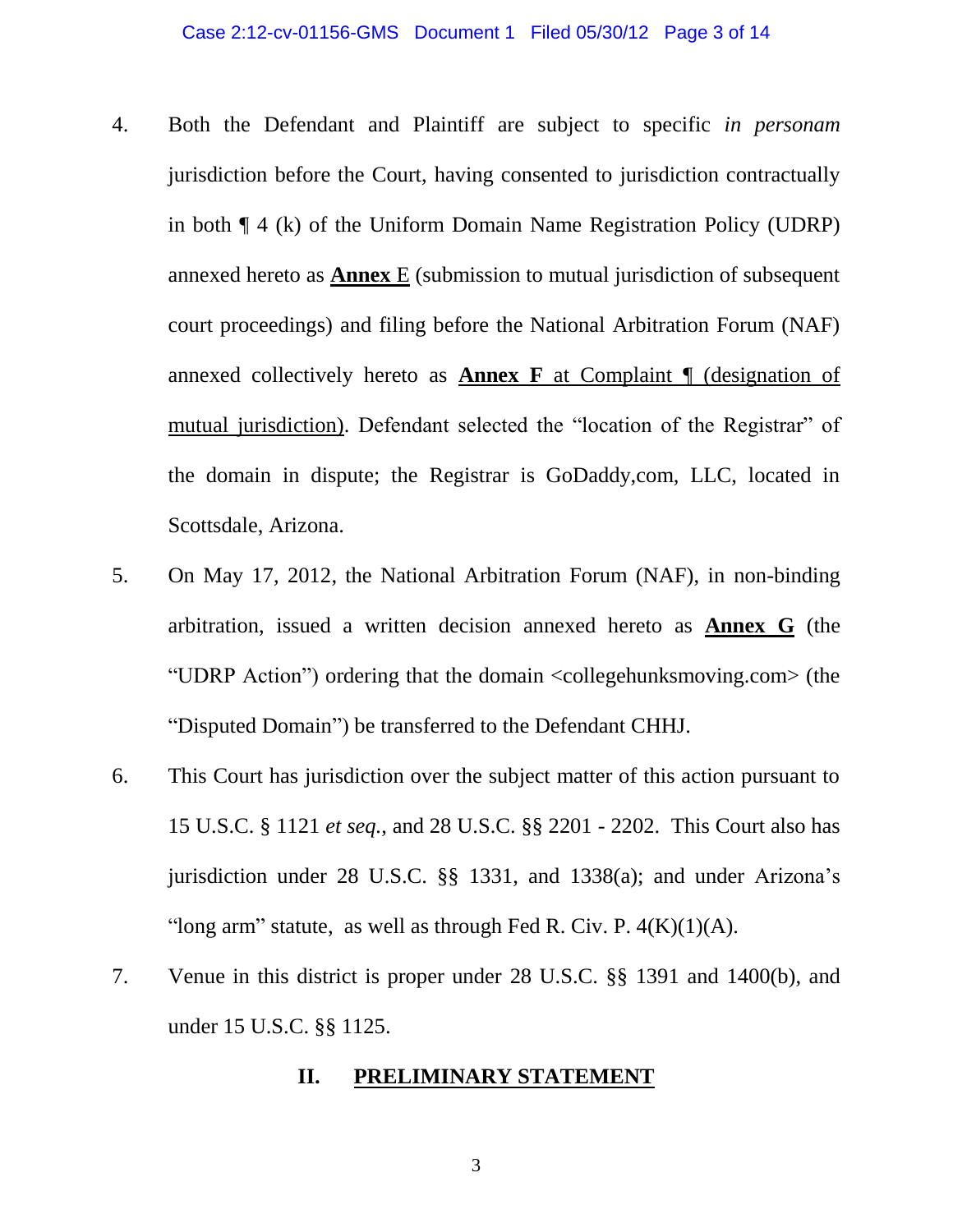8. The Plaintiff in this case, through its principal Shaun Robinson, registered the Disputed Domain in good-faith while negotiating a business transaction with the Defendant at a time when the Defendant had no common law or registered trademark rights. In May 2012, the Disputed Domain was ordered to be transferred from Plaintiff to Defendant following arbitration before the NAF, despite clear evidence that the Plaintiff registered the Disputed Domain in good-faith and that the Defendant hereto committed fraud in procuring its trademark by intentionally misrepresenting its first use in commerce date before the US Patent and Trademark Office (USPTO) only for the purpose of gaining leverage in the UDRP Action.

### **III. GENERAL ALLEGATIONS**

#### *SSM's Background*

- 8. Plaintiff Strong Students Moving, Inc. is a Florida corporation owned by Shaun Robinson, as evidenced by the Florida Business Entity Detail Report attached hereto as **Annex A**.
- 9. In 2005, Robinson began doing business after registering with the Florida Secretary of State as Strong College Students, Inc. In 2009, he reincorporated as Strong Students Moving, Inc. as the business expanded. Strong Students Moving, Inc. is a competitor of Defendant in the same Florida market, and has been for some time.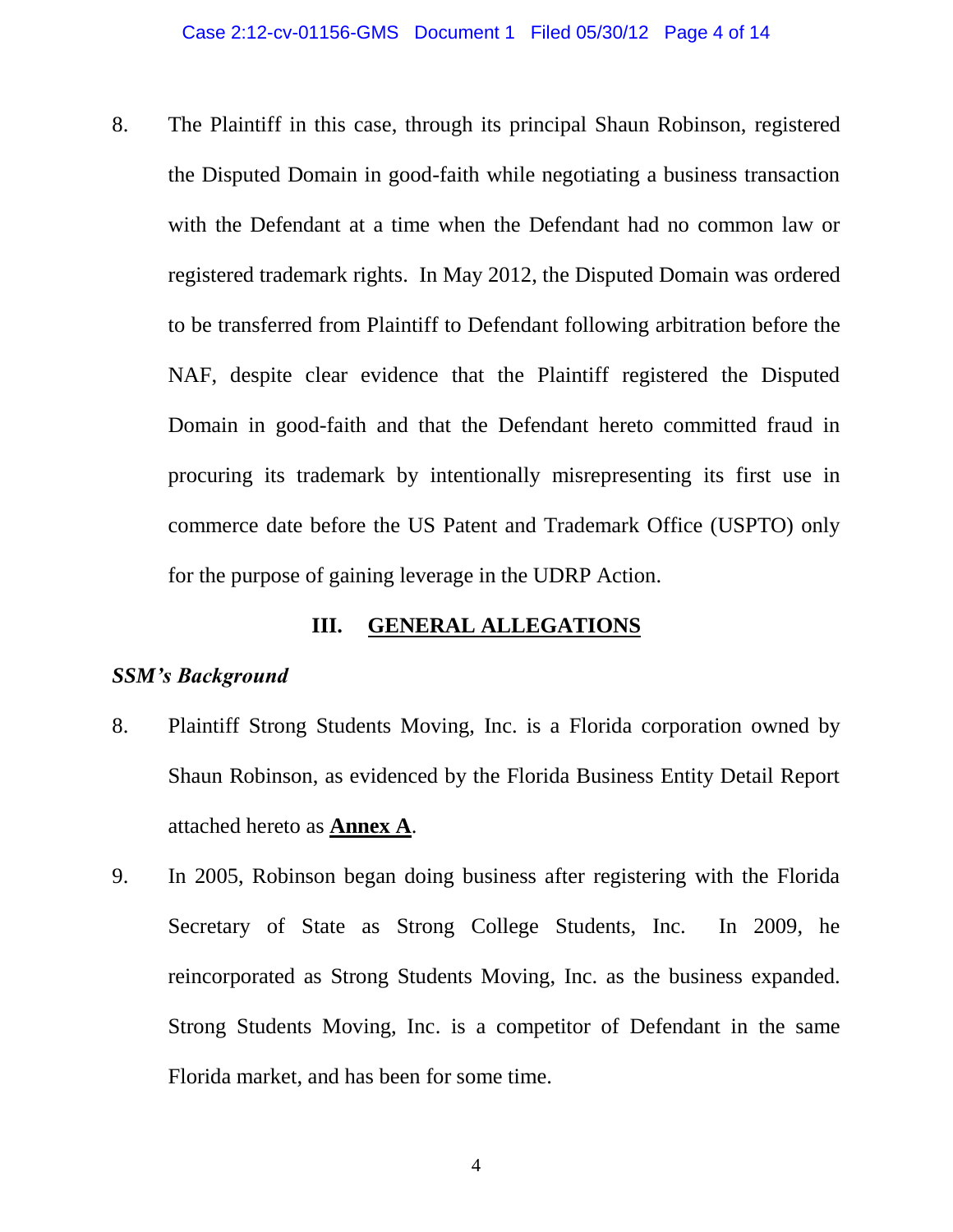- 10. From 2005 to 2009, Plaintiff maintained a mutually beneficial relationship with Defendant and its principals Omar Soliman and Nick Friedman. They referred work back-and-forth, and were on good terms. In 2009, long before the Defendant to this action accrued trademark rights, the Defendant began negotiating with the Plaintiff to acquire and merge the Plaintiff's business into the Defendant's, then forming a joint venture called COLLEGE HUNKS MOVING. A term sheet crafted by the Defendant (the "Term Sheet") and forwarded by the Defendant to the Plaintiff, is annexed hereto as **Annex B**. This Term Sheet was emailed on November 11, 2009 to the Plaintiff by the Defendant's principal, Nick Friedman, in an email attached hereto as **Annex C**. Omar Soliman, who signed the Defendant's supporting declaration in this action, was carbon copied as a recipient of this email.
- 11. The service mark COLLEGE HUNKS HAULING JUNK is registered in the name of Friedman and Soliman Enterprises (after Nick Friedman), and Friedman is shown the email of November 11, 2009 to be the President of College Hunks Hauling Junk. Contrary to the assertions of the Defendant, the Plaintiff can find no business registration for the Defendant is either Delaware or Florida, or any d/b/a filings.
- 12. The Term Sheet was drafted and sent after a lengthy series of telephonic discussions over a period of time between Robinson, Friedman and Soliman.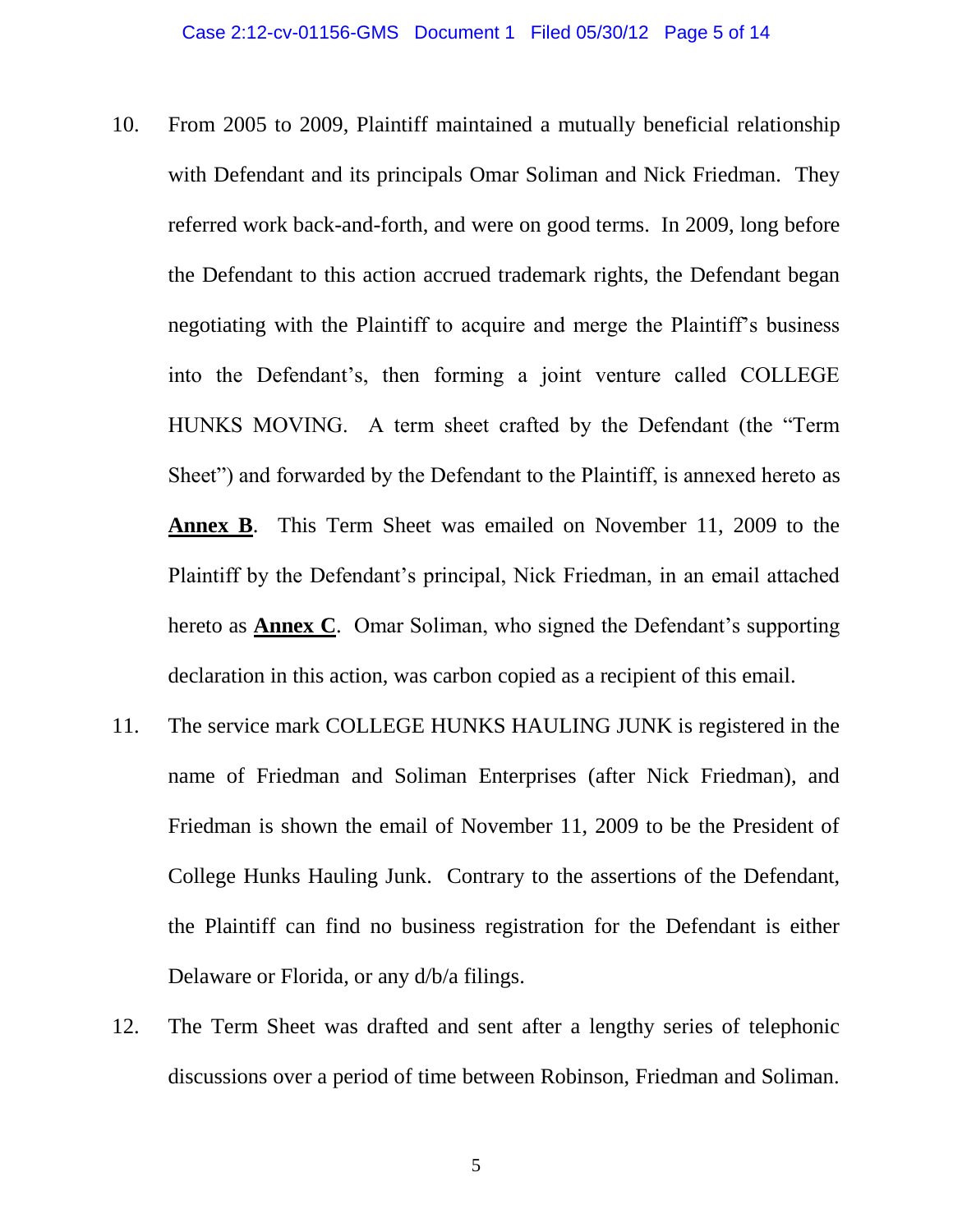[First Declaration of Shaun Robinson ("Robinson Decl.") annexed hereto as

# **Annex D**, ¶ 5.]

- 13. Pursuant to the terms of this Term Sheet, the Plaintiff was to change its name to COLLEGE HUNKS MOVING TRUCK, then merge its company with the Defendant's parent company. This new, subsequently formed entity would then be called COLLEGE HUNKS MOVING. [Term Sheet, ¶¶  $1 - 2.$ ]
- 14. According the terms of the Term Sheet at page 2,  $\P$  5 (emphasis added):

**Sean** [sic] **Robinson shall be granted creative control of College Hunks Moving Franchising** LLC in addition to his role as the director of operations of the local Tampa Franchise. **All new moving service guidelines, operational manuals, software upgrades, training of new franchisees and call center employees will be derived under the direct supervision of the new D of O [Shaun Robinson]**, of College Hunks Moving, but must adhere to the strict brand standards of CHHJ Franchising LLC.

- 15. The Term Sheet lists the "website" as a cost Robinson must share on page 3, and twice specifies that the Robinson shall be a "33% Owner" in College Hunks Moving (a term identical to that incorporated by the domain to this proceeding). [Term Sheet, ¶¶ 3 and 7.]
- 16. According to the Term Sheet, Robinson was to be in charge of training and marketing for the business. With all of these terms in mind, planning on forming a partnership as proposed by the Defendant, the Plaintiff registered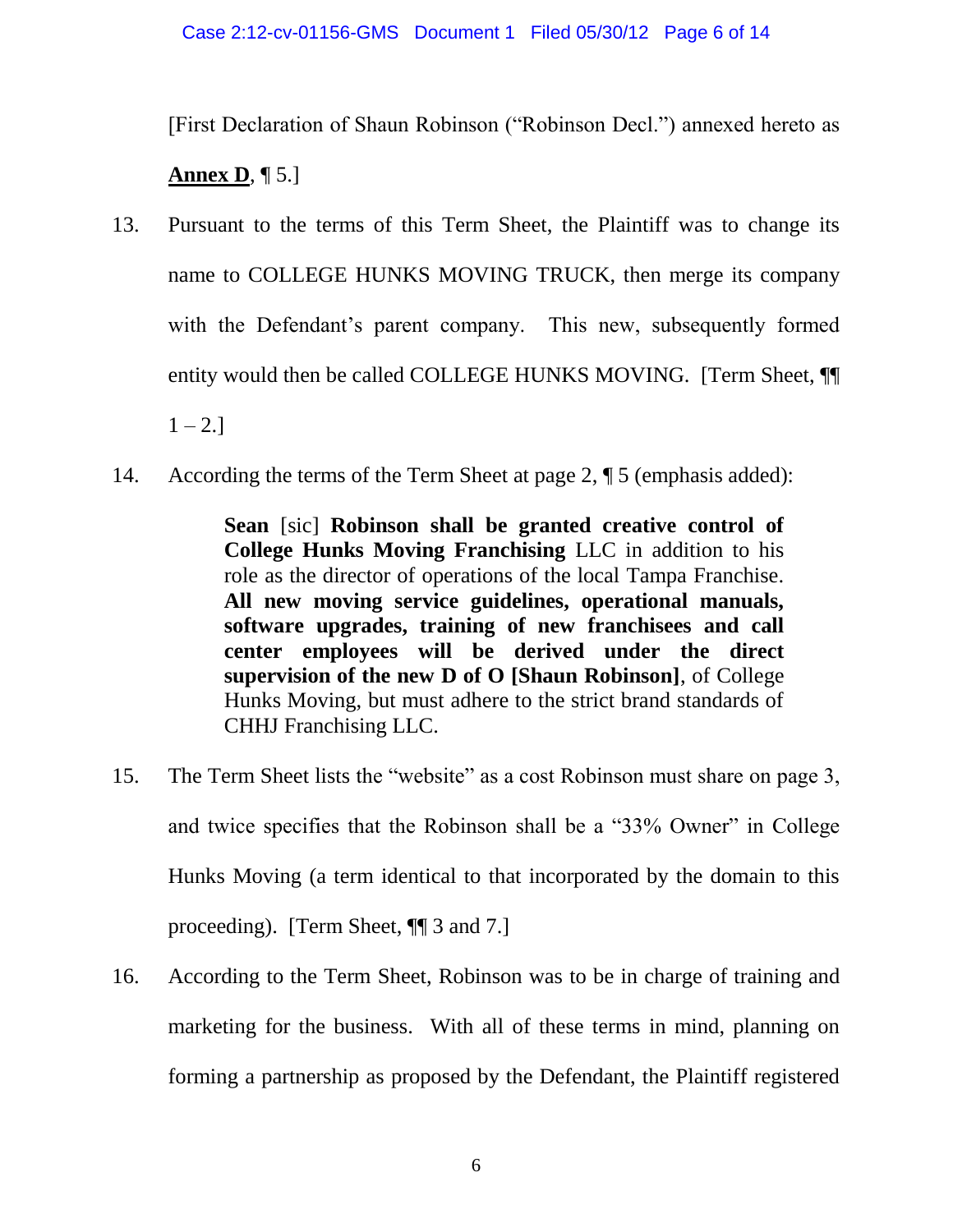the domain name underlying this proceeding <collegehunksmoving.com> (the "Disputed Domain"), with permission of the Defendant, on September 17, 2009, during the negotiations with the Defendant evidenced by the Term Sheet. It was the Plaintiff's company that was to form College Hunks Moving under the Defendant's proposal, and the Plaintiff is a good faith registrant of the Disputed Domain. [Robinson Decl., ¶ 7.]

- 17. Plaintiff has claims against the Defendant for failing to ever honor an interest on the part of the Plaintiff in the Defendant's franchises (as shown in the Term Sheet). The Plaintiff helped conceptualize and create the College Hunks Moving legal entity, made capital contributions and sweat equity investments in it, only to have the Defendant form and proceed with the brand while locking the Plaintiff out. It is the Defendant who is falsely asserting claims against the Plaintiff in this action. [*Id.*, ¶ 9.]
- 18. The Plaintiff has not used the Disputed Domain to interfere with the Defendant's business, nor would such use be enough alone be enough for the Defendant to prevail. *See Graman USA Inc. v. Shenzhen Graman Indus. Co*., FA 133676 (Nat. Arb. Forum January 16, 2003) (finding that general allegations of bad faith without supporting facts or specific examples are an insufficient basis upon which to conclude that Plaintiff acted in bad faith); *see also Nike, Inc. v. Crystal International*, D2002-0352 (WIPO August 2,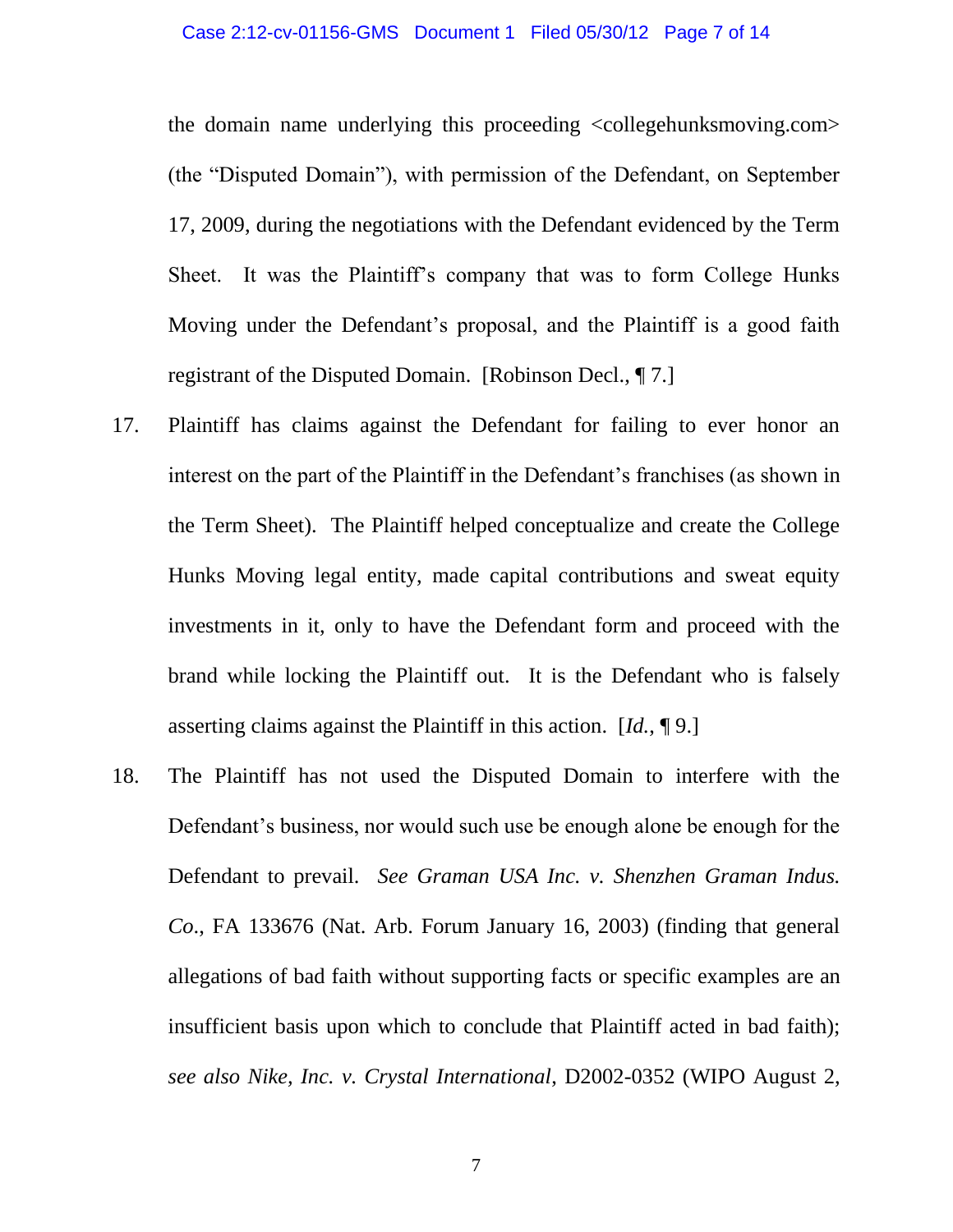2002) ("Assertions that any use of the Domain Name by another party would likely mislead or deceive the Defendant's customers, without evidence, is not of much use.").

#### *Demonstrable Preparations to Use*

- 19. Paragraph 4 of the UDRP Rules specifies that a litigant under the UDRP fails in meeting its tripartite burden of proof in a UDRP case when the Plaintiff provides evidence of "demonstrable preparations to use the domain name in connection with a bona fide offering of goods or services prior to the dispute."
- 20. The UDRP ¶ 4(c) provides that "[a]ny of the following circumstances, in particular but without limitation, if found by the Panel to be proved based on its evaluation of all evidence presented, shall demonstrate your rights or legitimate interests to the domain name for purposes of  $\P(4(a)(ii))$ : ... (iii) you are making a legitimate noncommercial or fair use of the domain name."
- 21. The Term Sheet evidences the Plaintiff's demonstrable preparations to use the Disputed Domain for the *bona fide* purpose of forming a partnership with the Defendant, pursuant to terms proposed by the Defendant giving the Plaintiff responsibility for creating and maintaining the website.
- 22. The Term Sheet establishes that the Defendant deceived the USPTO with its trademark filing and UDRP Complaint (at p. 8), "Defendant has no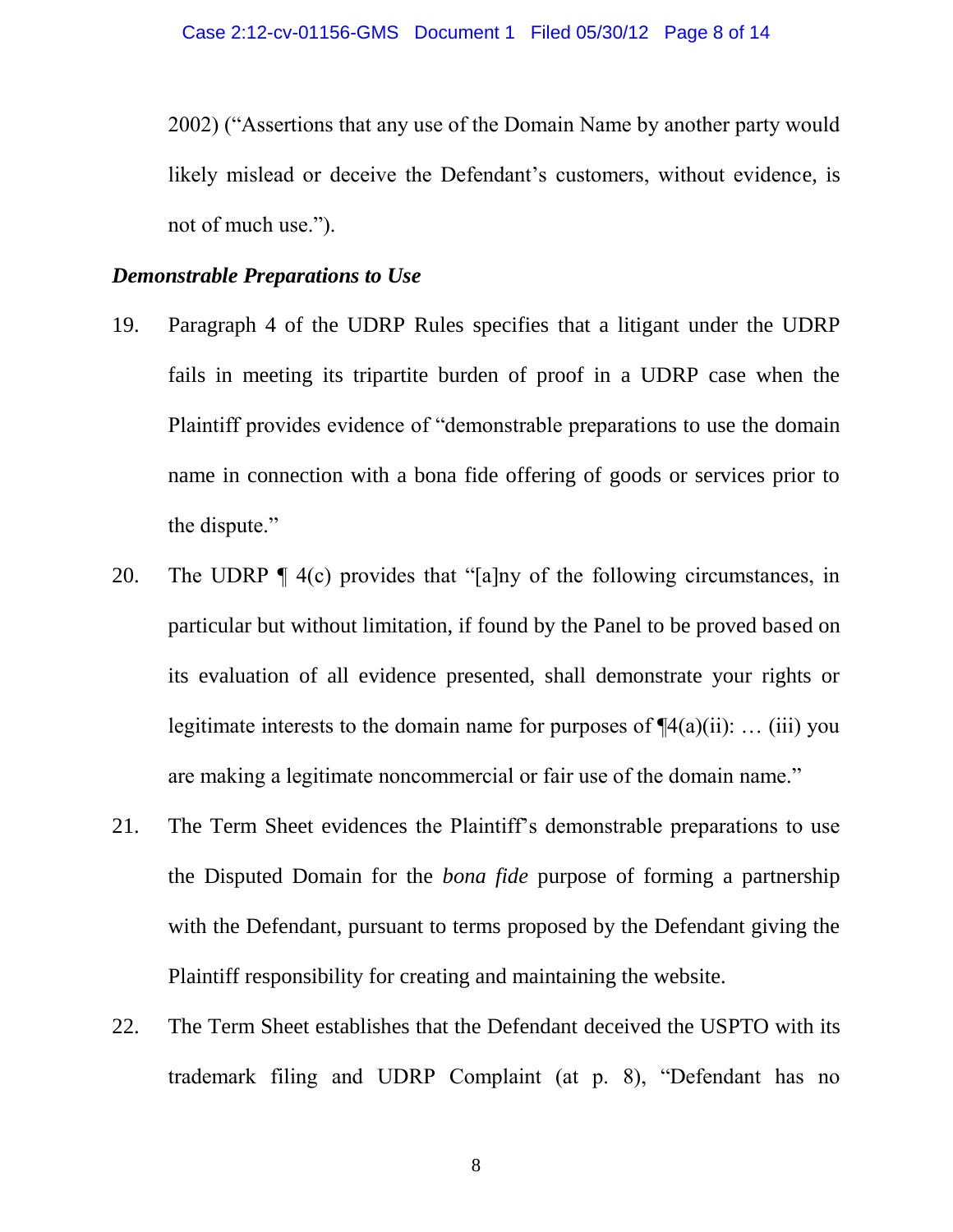relationship whatsoever with Plaintiff and has never authorized Plaintiff to the Use the Domain Name." This statement is false and misleading, and constituted reverse domain name hijacking.

- 23. Additionally, the Term Sheet from the Defendant established that the Defendant committed fraud in procuring its Mark from the USPTO with a first-use-in-commerce date of 2007, as the Defendant admits it has not been using the mark prior to November 2009 in the Term Sheet. The Defendant's marks are invalid.
- 24. Plaintiff's first mark (Reg. No. 3179220) was originally filed years after the Disputed Domain was registered.
- 25. The Disputed Domain is not "identical" to the marks of the Defendant as alleged in NAF proceedings Defendant disclosed every detail of its marks EXCEPT the title of the marks themselves (a more than coincidental deficiency). The Defendant's first mark (Reg. No. 3179220) is a word mark for the expression COLLEGE HUNKS HAULING JUNK, not COLLEGE HUNKS MOVING. The Defendant's second mark (Reg. No. 3210015) is a stylized mark on the same expression as the first, not giving the Defendant any further protection. Finally, the third mark (Reg. No. 3993081) is a word mark which is identical to the Disputed Domain, but one that was not filed until long after the Disputed Domain was registered.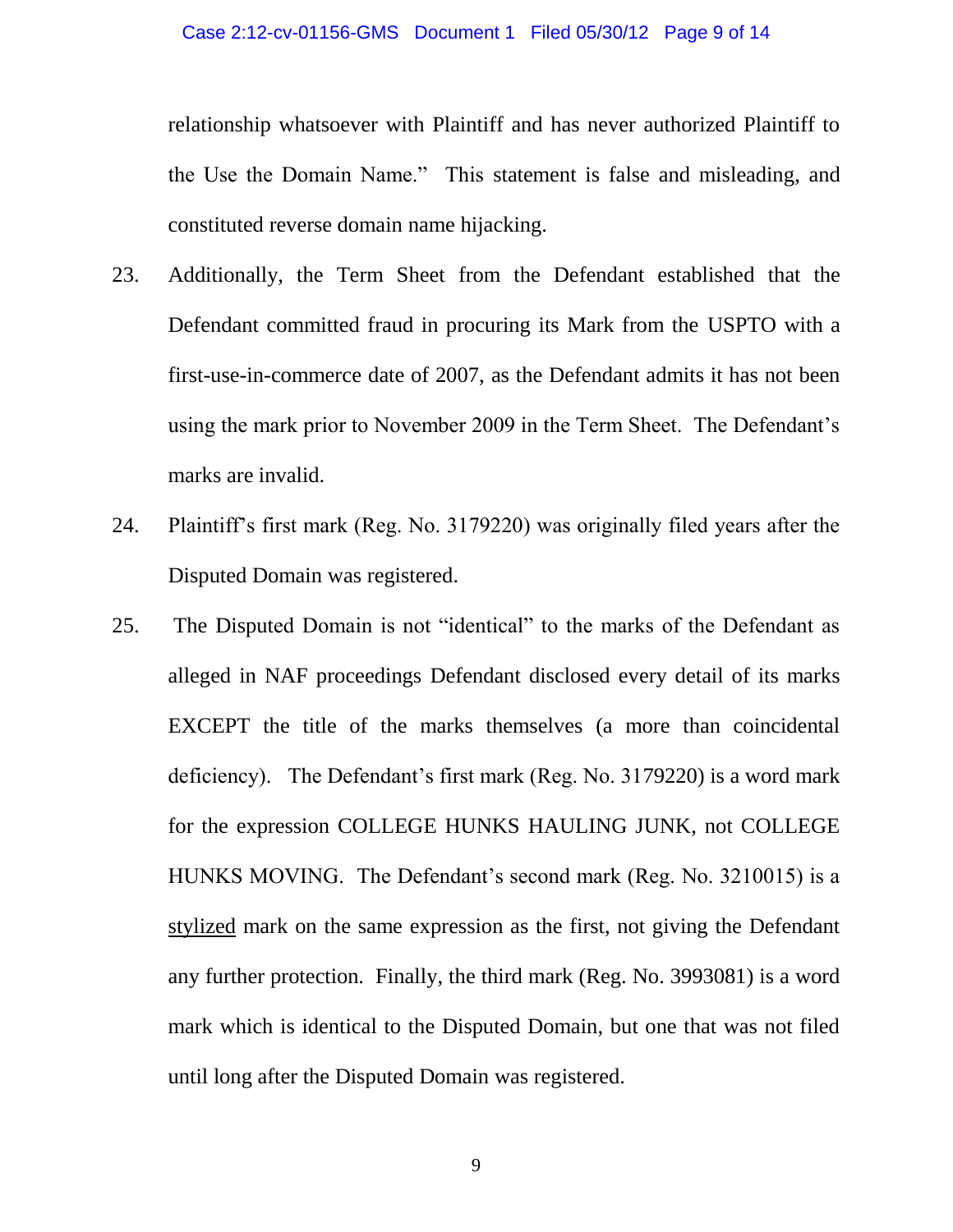- 26. The Defendant did have any trademark rights identical to the Disputed Domain when it was registered, and the two COLLEGE HUNKS HAULING JUNK marks are not confusingly similar to the Disputed Domain.
- 27. The only similarity the Defendant's mark and the Disputed Domain share is the descriptive expression COLLEGE HUNKS, which is a term not exclusively associated with the Defendant's business.
- 28. The Plaintiff is a good-faith registrant of the Disputed Domain, and seeks declaratory judgment of such.
- 29. The Defendant had no *bona fide* basis for commencing the UDRP proceeding, and as such committed reverse domain name hijacking under the Anti-cybersquatting Consumer Protection Act (ACPA).

### **FIRST CAUSE OF ACTION DECLARATORY JUDGMENT**

- 28. Plaintiff realleges and reincorporates each of the preceding paragraphs as though fully set forth herein.
- 29. The Plaintiff registered the Disputed Domain in good-faith and seeks a declaration of this Court affirming the Plaintiff's good-faith registration and consequent invalidity of the decision and transfer order in the UDRP proceeding.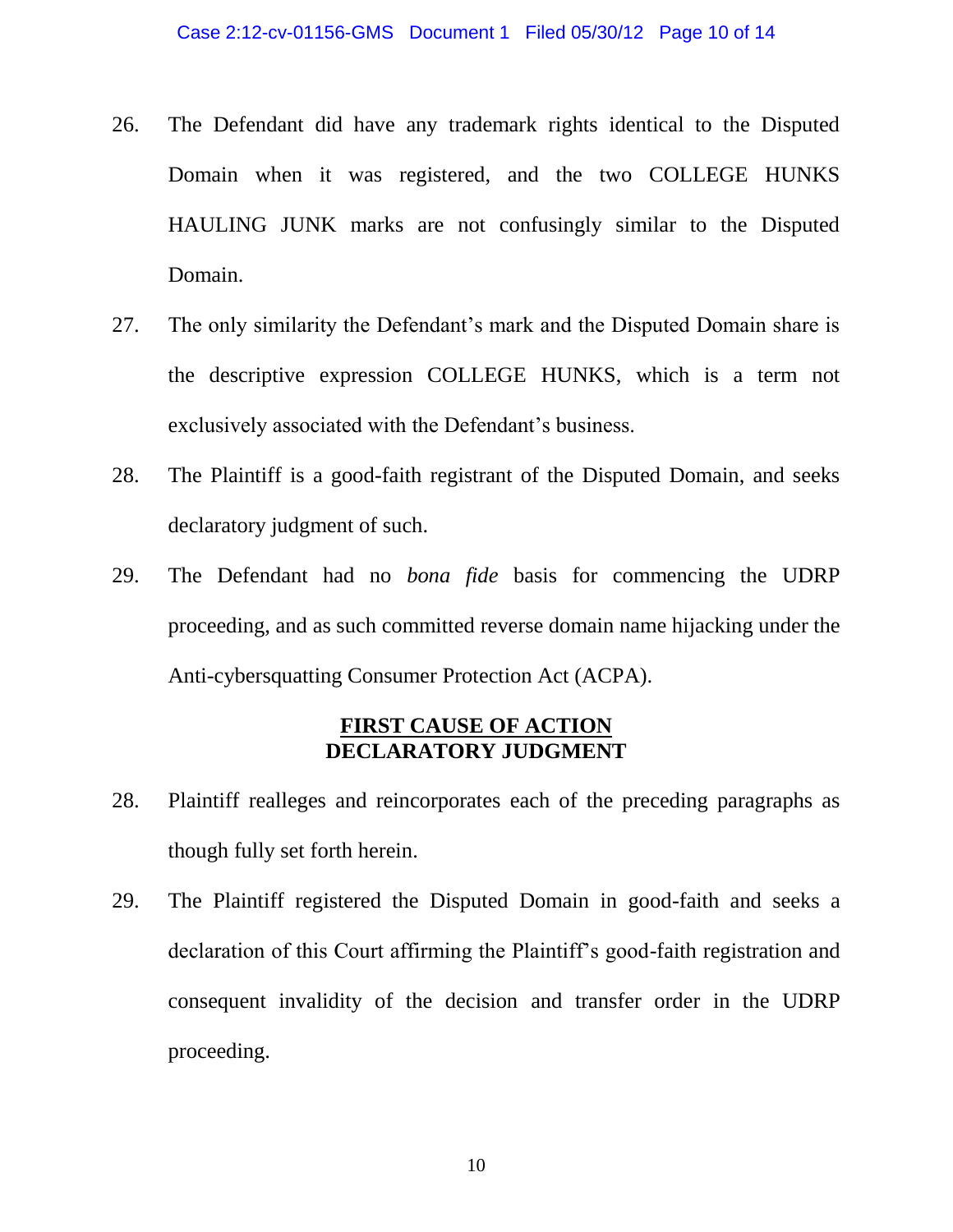## **SECOND CAUSE OF ACTION CANCELATION OF TRADEMARK REGISTRATIONS**

- 30. Plaintiff incorporates by reference the allegations of the above paragraphs as though fully set forth herein.
- 31. This claim is for cancellation of U.S. Trademark Registration No. 3,210,015 for the alleged mark COLLEGE HUNKS HAULING JUNK pursuant to 15 U.S.C. § 1119, as well as for cancellation of U.S. Trademark Registration No. 3,179,220 (the "Marks").
- 32. The Defendant CHHJ procured the registration of the Marks with false allegations of material facts made to the U.S. Trademark Office during the prosecution of its application, which allegations the Defendant made intentionally and knew, or should have known, were false. Accordingly, Defendant obtained the registration through means of fraud.
- 33. The Plaintiff is likely to be damaged by the Marks.
- 34. The registration of the Marks is subject to cancellation pursuant to 15 U.S.C. § 1064.

## **FOURTH CAUSE OF ACTION INTENTIONAL INTERFERENCE WITH BUSINESS/ECONOMIC RELATIONS**

35. Plaintiff incorporates and realleges all of the foregoing paragraphs as if fully set forth herein.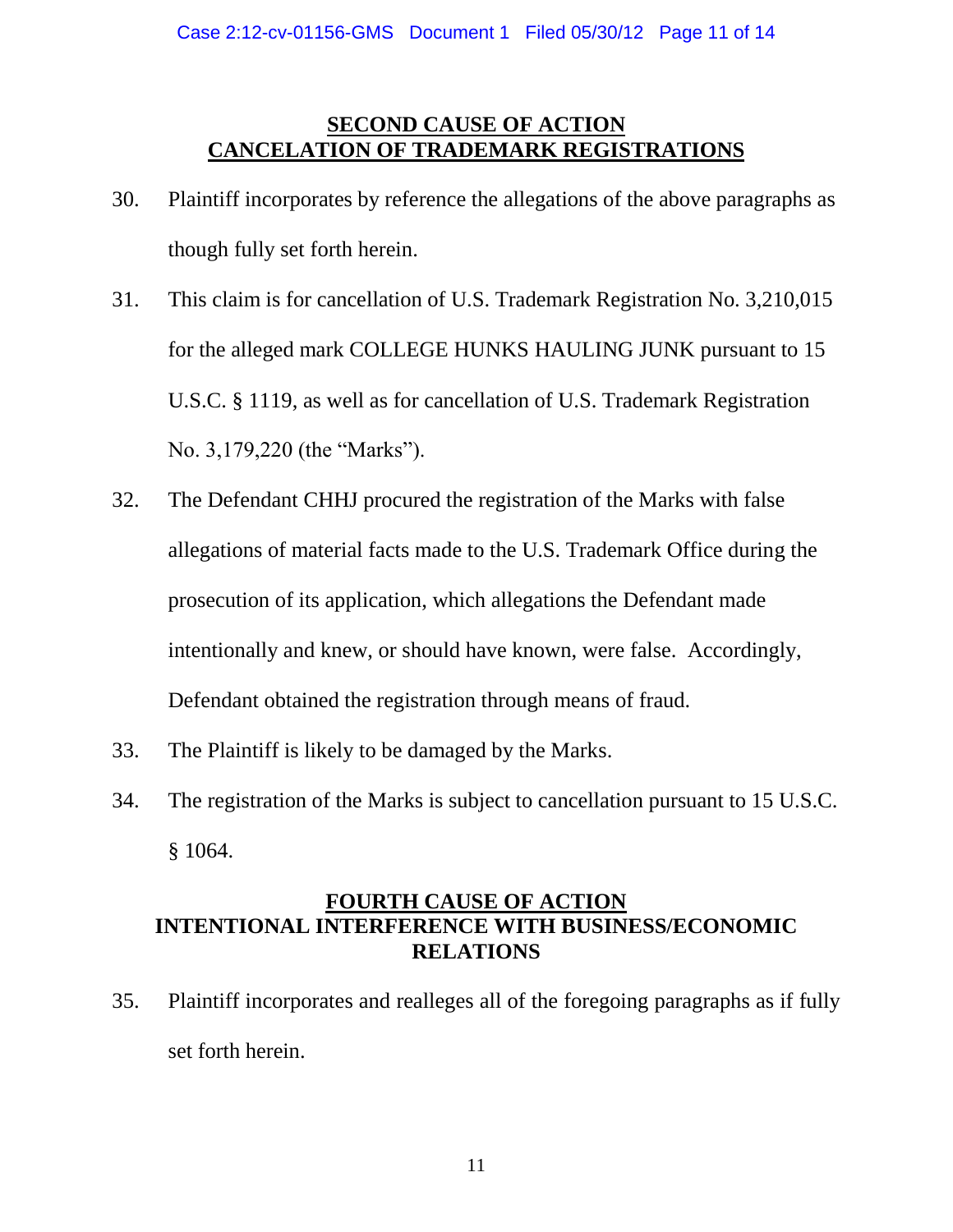- 36. Defendant has intentionally interfered with SSM's existing and potential economic relations by filing the UDRP Action and seeking to deprive the Plaintiff of its domain.
- 37. Defendant intentionally interfered with SSM's existing or potential economic relations for the improper purpose of:
	- (a) Benefiting from the goodwill built in the Disputed Domain and SSM's IP in the form of direct traffic to the Disputed Domain; and/or
	- (b)Depriving the Plaintiff of funds needing to contract with others through malicious litigation; and/or
	- (c) Reselling the Disputed Domain and the goodwill SSM built into the Disputed Domain.
- 38. SSM has been injured as a result of Defendant's interference.
- 39. Defendant interfered with SSM's existing and potential economic relations through the improper means of attempting to maintain illegitimate control over the Disputed Domain, which resulted in significant hardship to SSM operations and caused SSM to lose the benefit of revenue to which SSM was entitled.
- 40. SSM has been injured as a result of Defendant's tortious interference.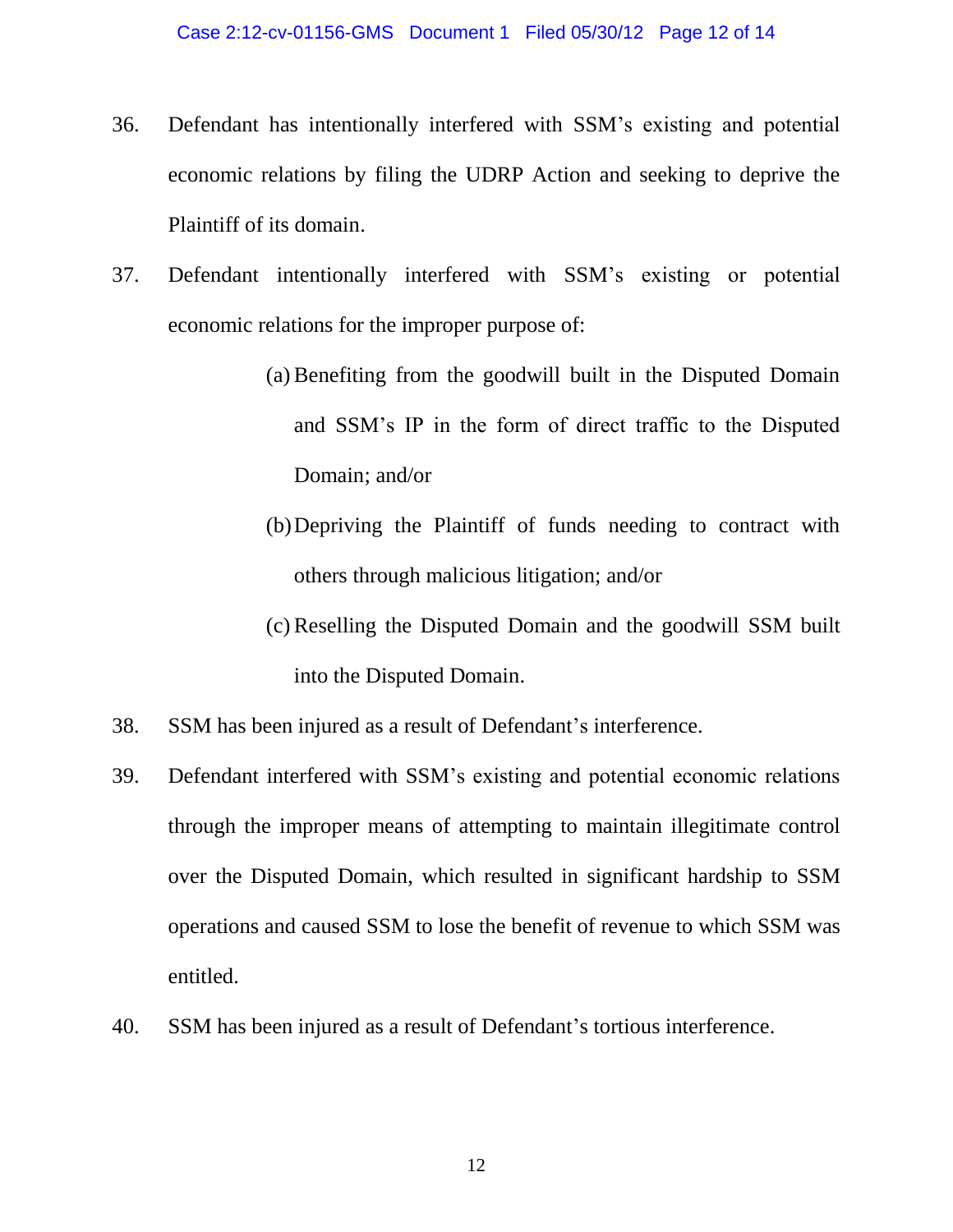- 41. SSM's sales are depressed because SSM has been forced to deal with the UDRP Action and this de novo review of it.
- 42. SSM is entitled to a damage award against Defendant for intentional interference with economic relations in an amount to be determined at trial, plus costs and attorney fees.

## **IV. PRAYER FOR RELIEF**

WHEREFORE, on the above claims, Plaintiff prays for judgment against Defendant as follows:

- 1. That Defendant, its agents, officers, partners, servants, affiliates, employees, attorneys, and representatives, and all those in privity or acting in consent or participation with Defendant, an each and all of them, be permanently enjoined from:
	- (a) Further use of the trademark COLLEGE HUKS MOVING JUNK;
	- (b)Further attempts to acquire the Disputed Domain; and
	- (c) Instructing, assisting, or abetting any other person or business entity in engaging in or performing any of the activities referred to in this paragraph and its subparagraphs.
- 2. That Defendant be ordered to:
	- (a) Pay compensatory damages to SSM for injuries sustained as a consequence of the acts complained of;